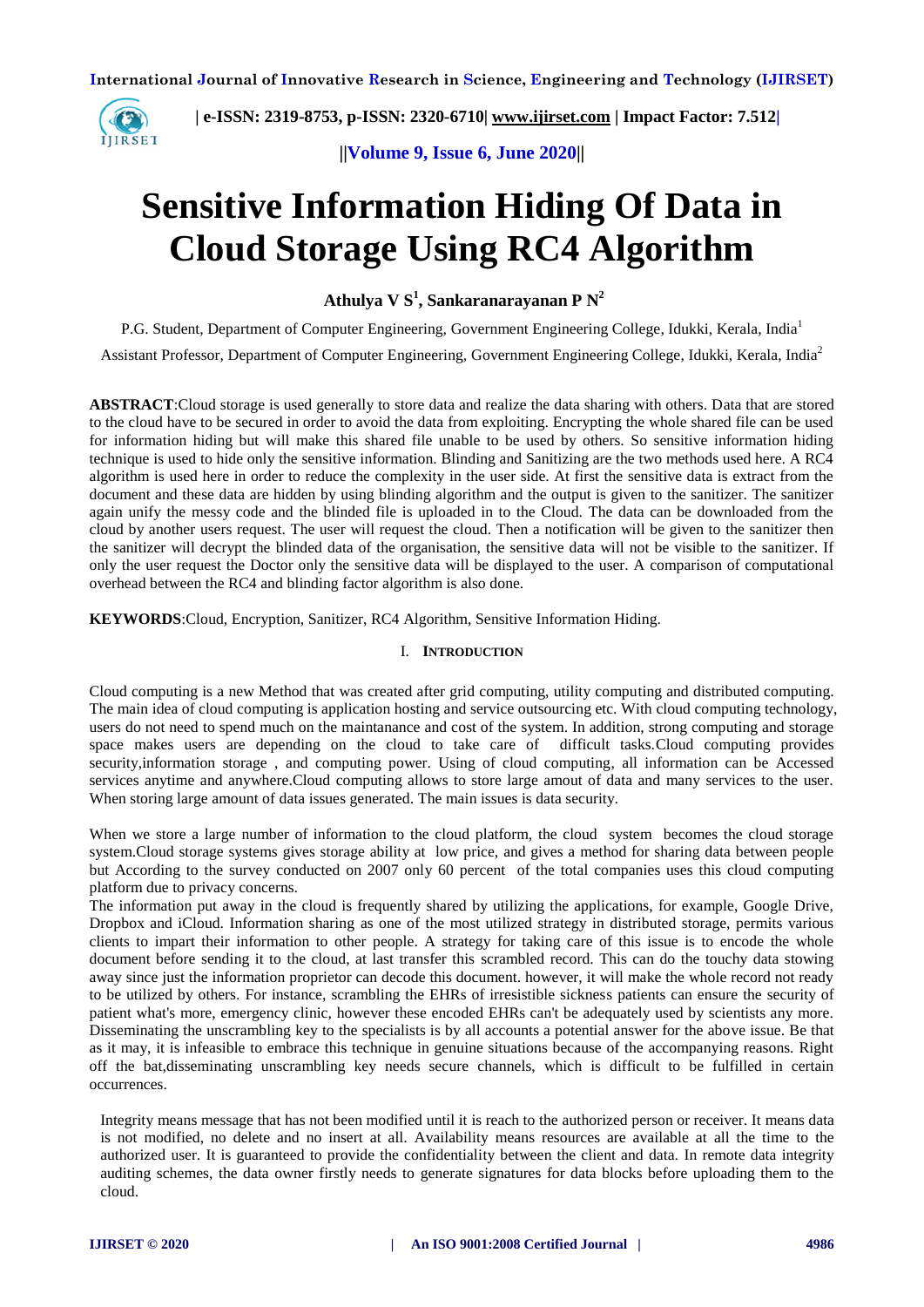

# **| e-ISSN: 2319-8753, p-ISSN: 2320-6710| [www.ijirset.com](http://www.ijirset.com/) | Impact Factor: 7.512|**

# **||Volume 9, Issue 6, June 2020||**

This method can realize the sensitive information hiding since only the data owner can decrypt this file. However, it will make the whole shared file unable to be used by others. For example, encrypting the EHRs of infectious disease patients can protect the privacy of patient and hospital, but these encrypted EHRs cannot be effectively utilized by researchers any more. Distributing the decryption key to the researchers seems to be a possible solution to the above problem. However, it is infeasible to adopt this method in real scenarios dueto the following reasons. Firstly, distributing decryption key needs secure channels, which is hard to be satisfied in some instances.

A cloud is mainly used for storage purpose, it is able to store a very large amount of data. But the companies nowadays don't use this cloud for storing because of the privacy concerns that the cloud faces. So this approach introduces a security while uploading data in to the cloud. Here the sensitive data such as Name, Age, Email ID, Weight etc from the original file and these data is blinded by using RC4 algorithm. These blinded data is send to sanitizer to for unifying the code inorder to rectify the messy data. Then the sanitizer will upload the data to the cloud. When a external user needs to download this file. It will send request to the cloud and the data will be retrieved only by the approval of sanitizer and the Doctor.

The rest of this paper is organized as follows: the related works are presented in Section II. In section III, the proposed solution is presented. In Section III (B), the implementation of the proposed model within a cloud storage application is developed. Experimental results are presented in Section IV. Section V concludes the research.

### II. **RELATED WORK**

This section presents the related works regarding the encryption based approaches and other blinding techniques used.

A considerable amount of literature has been published on using encryption-based data hiding. There are many methods used for the security of data in cloud storage such as AES, DES, Attribute based encryption etc but the problem in encrypting the entire file is that it will be unable to use by the researchers. This method of solving this problem is to encrypt the whole shared file before sending it to the cloud, finally upload this encrypted file to the cloud. This method can realize the sensitive information hiding since only the data owner can decrypt this file. However, it will make the whole shared file unable to be used by others. Distributing the decryption key to the researchers seems to be a possible solution to the above problem. However, it is infeasible to adopt this method in real scenarios due to the following reasons. Firstly, distributing decryption key needs secure channels, which is hard to be satisfied in some instances. it is impractical to hide sensitive information by encrypting the whole shared file.

Manish Kothe,HarshalKarandikar,NikhilWani,SumitTamkhane[1] proposed Attribute-Based Encryption Method. Here an Attribute based encryption is a one-to-numerous encryption that permits clients to scramble and unscramble information dependent on client properties. Characteristic based encryption framework with unscrambling that to a great extent disposes of the decoding overhead for clients. There are two kinds of ABE, they are Cipher-Text Policy Attribute Based Encryption (CP-ABE) and Key Policy Attribute Based Encryption (KP-ABE). In the Cipher text policy, the data is encrypted as ciphertext and stored to the cloud. The limitations of this system is that resource limited devices the decryption is very expensive due to pairing operation.

Liang Liu and Jun Ye [2] proposed A Homomorphic Universal Re-encryptor for Identity-based Encryption Which uses identity-based proxy re-encryption(IBPRE) scheme. The re encryptor is the method of transforming cipher text under one public key in to new cipher text in another public key. The functional Homomorphic encryption is used to protect the master secret s. But the introduction of fully Homomorphic encryption decreases the efficiency of the system. An epic personality based intermediary re-encryption(IBPRE) plot which to the greatest degree diminishes the outstanding tasks at hand in the client side by conveying the re-encryption key (RK) age work to the intermediary server. It assumes a significant job in present day secure correspondence and data trade by means of different sorts of system framework.

Caihui Lan , Haifeng Li , Shoulin Yin, and Lin Teng [3] proposed a A New Security Cloud Storage Data Encryption Scheme Based on Identity Proxy Re-encryption which uses identity proxy re-encryption here Computational Overhead is present. When a data is shared with many users the scalability is weak. Plain text encryption scheme to cipher text security encryption scheme is used. The system consists of control all the other keys. Here secret shares are generated then deduplication is done and the hash valus are checked which is used to check the integrity and this hash values are uploaded in to the cloud.

Cong Wang, Sherman S.-M. Chow, Qian Wang,Kui Ren and Wenjing Lou[4] proposed Privacy-Preserving Public Auditing for Secure Cloud Storage, Here a homomorphic direct authenticator with arbitrary veiling procedure is proposed. In this paper a securely present a suitable TPA, the checking on technique should procure no new vulnerabilities towards customer data security, and familiarize no extra online load with customer. In this paper. plot is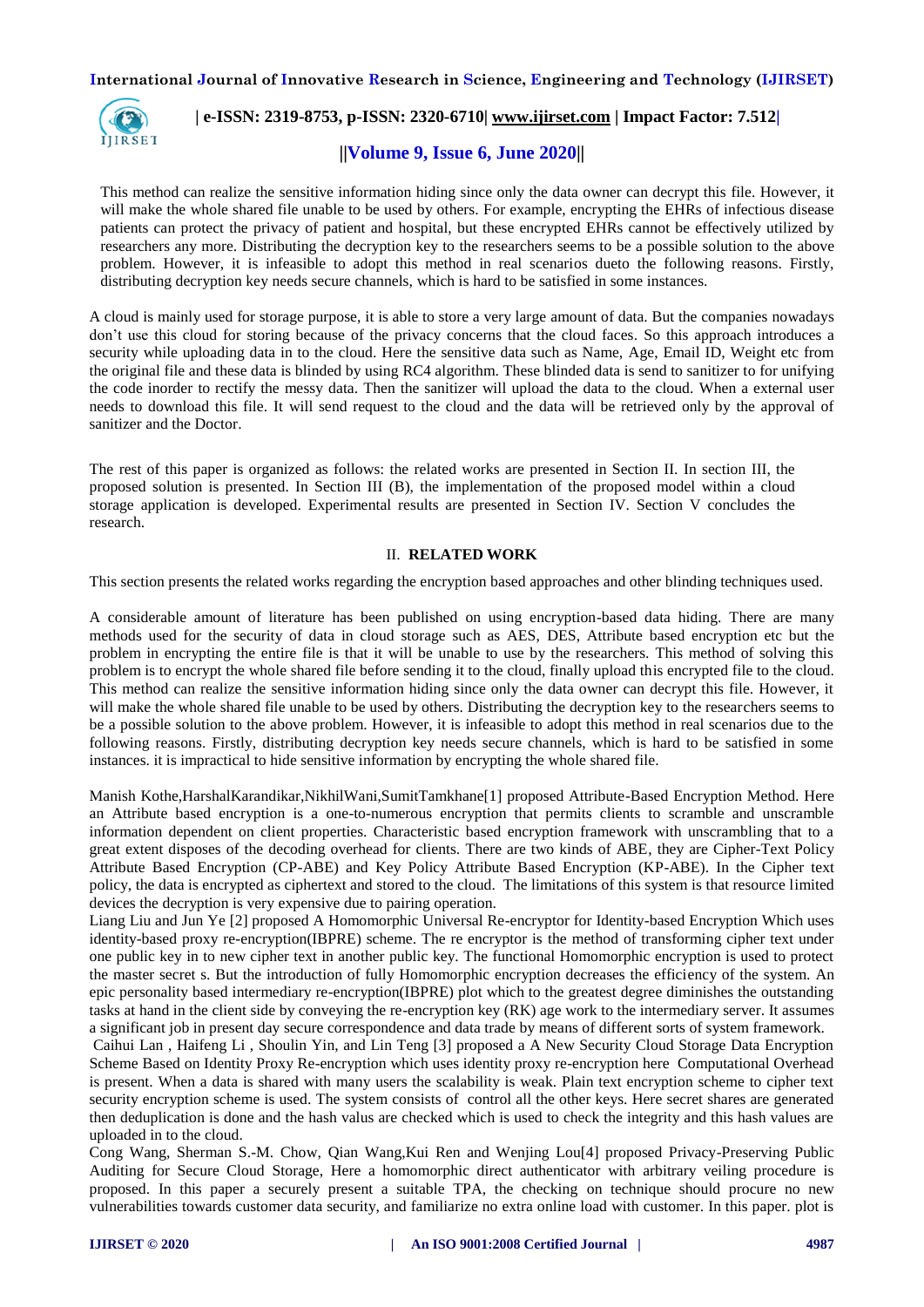

# **| e-ISSN: 2319-8753, p-ISSN: 2320-6710| [www.ijirset.com](http://www.ijirset.com/) | Impact Factor: 7.512|**

# **||Volume 9, Issue 6, June 2020||**

the first to help open examining in the Cloud Computing.A open evaluating plan comprises of four calculations( KeyGen, SigGen ,Gen Proof ,Verify Proof). KeyGen is a key age calculation that is controlled by the client to arrangement the plan. Sig Gen is utilized by the client to create confirmation metadata, while Verify Proof is controlled by the TPA to review the evidence from the cloud server.

Mohammad Ubaidullah Bokhari and Qahtan Makki Shallal[5]proposed Hybrid Encryption Technique to Secure Data during Transmission in Cloud Computation. Here it utilizes half breed encryption and unscrambling process dependent on AES-128 and RSA calculation. This is mainly used for the integrity and Confidentiality. The limitation of this method is that Decryption and encryption time consumption is more. The plaintext is converted to cipher by using AES algorithm, the key used for this AES is got from RSA algorithm. And in order to check the integrity an HMAC algorithm is also used. Thus, paper have proposed a model to use a hybrid encryption and decryption process based on AES-128 and RSA algorithm.

Avinash Shukla, Sanjay Silakari and Uday Chourasia[6] proposed A Secure Data Storage over Cloud using ABE where Enhanced lockbox algorithm with more secure algorithm AES is performed. It has Less computation time and cost. The idea driving the exploration is taken a safe and dependable calculation, approach which can discover the answer for security just as de-duplication repetition enhancement over information. Distributed computing is a rising zone of research, where the vast majority of the IT framework is moving to make their administration and conveyance increasingly productive. Distributed computing make it progressively versatile, increasingly dependable, secure and open with a lot of choice to play out its best. In this paper our work approach leads behind the information proprietorship and security giving over the client meeting. The current method dependent on key age for the client meeting and further the augmentation is performed on Enhanced lockbox meeting idea for record sharing and the executives.

Swati V.Thakre, Prof. K.K.Chhajed and Prof.V.B.Bhagat [7] proposed Key Based Encryption Scheme for Secure Data Sharing on Cloud here a Key Based Encryption conspire is utilized and one of the to appropriate a solitary key to a client when offering bunches of records to the client. Conveyed stockpiling makes it functional for customers to remotely store their data and welcome the on demand choice cloud applications without the any weight of close by hardware and programming the board, which gloats a group great conditions like unfathomable amassing limit, wherever receptiveness, etc. Since Cloud figuring condition is developed on open structures and interfaces,it can possibly join different inward and outer cloud benefits together to give high interoperability.

Sowmya P , Revathi P , Dr. Thirumala Rao [8] proposed policy based data deduplication in cloud storage were The Deduplication techniques like file level block level and byte level data Deduplication mechanism is used. The Deduplication technology has gained more popularity in cloud storage system with the increase in growth rate of digital data. Deduplication techniques minimizes the redundant data by using data Deduplication techniques like file level, block level, byte level and identifies duplicate copy by calculating the hash values. Deduplication techniques minimizes the redundant data by using data Deduplication techniques like file level, block level, byte level and identifies duplicate copy by calculating the hash values. Now a day's maintaining the data reliability and the confidentiality to the stored data becomes a curial part in the cloud storage. Dekey Ramp Secret key and Dupless are used methods here. The deduplication is used in order to reduce the system traffic. A master key is generated and it is used to control all the other keys. Here secret shares are generated then deduplication is done and the hash valus are checked which is used to check the integrity and this hash values are uploaded in to the cloud.

Abiodun Esther Omolara [9] proposed Security and Verification of Data in Multi-Cloud Storage with Provable Data Possession were Cooperative Provable Data Possession Scheme is used and the advantage of this system is that This technique gives a strong proof of data integrity.Support Block less verification. The Encryption was said to provide security to data in the cloud. A cloud storage system stores large number of data in its storage server. Data that are stored to the cloud have to be secured in order to avoid the data from exploiting. There are several techniques and methods that are used to secure the data before uploading it to the cloud such as cryptographic encryption techniques with Sensitive Information Hiding for Secure Cloud Storage here sensitive data is only hided it does not use any encryption techniques, The hiding is done by using blinding and sanitizer. One of the advantage is that no encryption is used here. And it is more secure than any other above techniques.

Wenting Shen, Jing Qin, Jia Yu, Rong Hao, and Jiankun Hu, Senior Member[10] proposed Enabling Identity-Based Integrity Auditing and Data Sharingwith Sensitive Information Hiding for Secure Cloud Storage here sensitive data is only hided it does not use any encryption techniques, The hiding is done by using blinding and sanitizer. One of the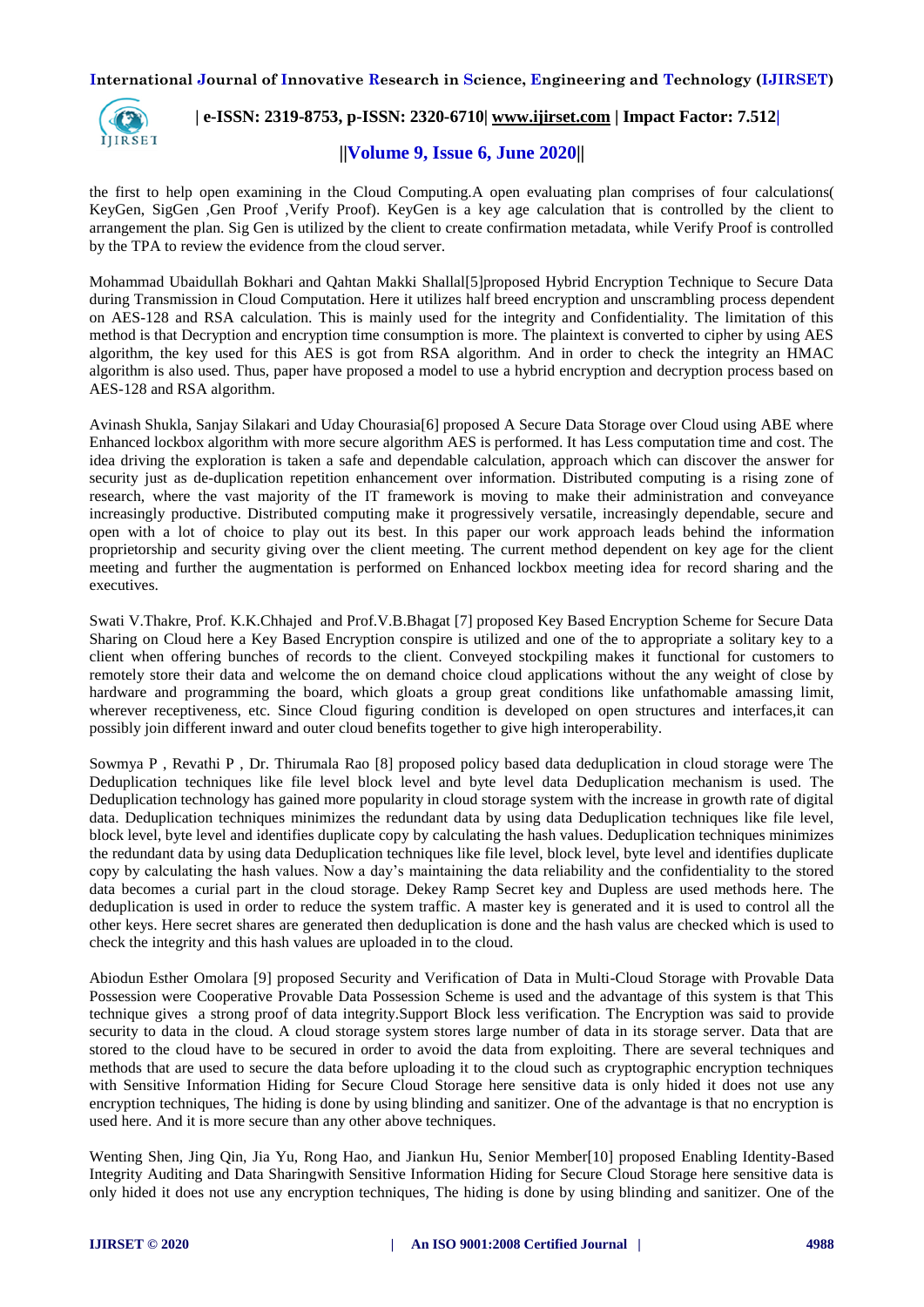

# **| e-ISSN: 2319-8753, p-ISSN: 2320-6710| [www.ijirset.com](http://www.ijirset.com/) | Impact Factor: 7.512|**

# **||Volume 9, Issue 6, June 2020||**

advantage is that no encryption is used here. And it is more secure than any other above techniques.Social affair customers register their new private keys SKID;RN by using the character key IDKID and the fragmentary key TKID;RN. The customer refusal is recognized by a key update methodology. The amount of customer denials RN expect a noteworthy activity in the key update. RN is a value set by the social affair boss, and besides known by pack customers and the cloud. Right when the structure is instated, set  $RN = 0$ . Exactly when customers are denied, set  $RN =$  $RN + 1$ . The social affair chief delivers another mostly key contrasting with this new estimation of RN, and sends it to the total of the non-disavowed pack customers. By then the non-denied pack customers update their private keys using the new inadequate key. In this manner, the repudiated customer can't get the current private key related to the most state-of-the-art RN.

# III. **METHODOLOGY**

The client right off the bat blinds the information squares relating to the individual touchy data of the record. At that point the client sends this blinded document to the sanitizer. In the wake of getting the message from the client, the sanitizer disinfects these blinded information squares and the information squares comparing to the association's delicate data. At last, the sanitizer sends this disinfected document to the cloud. The framework model includes four sorts of various elements: the cloud, the client, the sanitizer, the Private Key Generator (PKG). The PKG is a confided in substances, it is utilized in creating open parameters and private key.

The figure 3.1 shows the overall structure of the system. The RC4 algorithm are used to blind the data which occurs from extracting the sensitive information from the original file. At first PKG generates the public and private keys of the user. The user gives the the identity keys to the PKG and it generates the keys then the sensitive data is taken as using by user and RC4 algorithm is used to blind the data. These blinded data is given to the sanitizer. This sanitizer unify the the data and elimates the messy code. Then the sanitizer blindes the hospital data along with the original text file.

 The files are uploaded to the cloud. When the clinical specialist needs the document, he sends a solicitation to the sanitizer. And afterward the sanitizer downloads the blinded record from the document data framework and sends it to the clinical specialist. At last, the clinical specialist recoups the first document from this blinded document. For the most part, these information squares are supplanted with special cases. Moreover, the sanitizer can change these information obstructs into legitimate ones for the cleaned document.

At the point when essential, the client can recuperate the unique document from the blinded one by utilizing this blinding element.The client sends the blinded document to the sanitizer. When the above messages from client are legitimate, the sanitizer initially cleans the blinded information hinders into a uniform arrangement and furthermore disinfects the information squares relating to the association's touchy data to ensure the protection of association,and afterward changes their relating marks into legitimate ones for disinfected record utilizing change esteem. At last, the sanitizer transfers the disinfected record. At that point the computational overhead of client is assessed by checking the general time of the client side.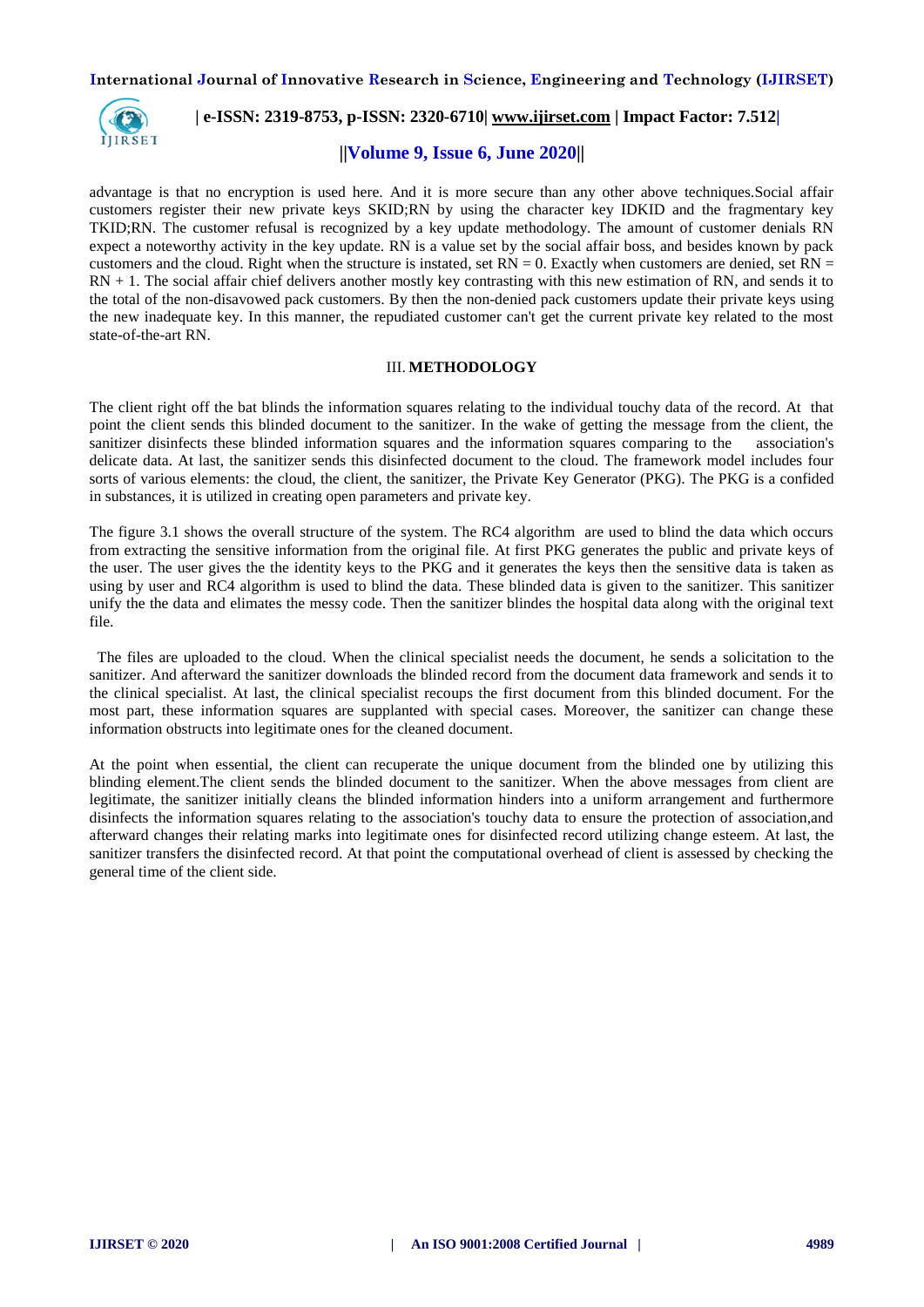

 **| e-ISSN: 2319-8753, p-ISSN: 2320-6710| [www.ijirset.com](http://www.ijirset.com/) | Impact Factor: 7.512|**

**||Volume 9, Issue 6, June 2020||** 



# *A. IMPLEMENTATION*

The basic Sensitive Information Hiding system was developed using Python 2.0. The cloud Environment is used. A website is created by using Django platform . Doctor, Cloud , Sanitizer and other user are the main factors. A doctor can uploads his patients file in to the cloud. But while inserting the file, a PKG generator generates the patients private and public keys by taking the identities of the patients. This is created because of the diffie helman key exchange. The system takes the sensitive items which is provided by the user itself. Then the sensitive data is blinded by using the RC4 algorithm . The sensitive data is hided because encrypting the entire file will result in high computational overhead and also encrypting the whole file will result the researchers who need this data won't be able to get access of it. A decryption key will not be feasible enough. Along with the RC4 algorithm AES algorithm is also performed in parallel, The same data which is sensitive given by the user is taken by the AES algorithm and after performing both these algorithms the hided data along with the rest of the file is given to the sanitizer. The RC4 algorithm is having two stages such as key scheduling algorithm and also pseudo random generator algorithm .

The sanitizer is like an head of the hospital such as it is the one which also uploads the file in to the cloud and also helps the researcher to download the file. The sanitizer also uses this RC4 and AES algorithm to also hide the hospitals identity along with this. This is done to give high security while downloading the file. It is this sanitizer which uploads this data. Now if the Researcher needs a data . It will login to the website to the cloud which it have access and it request the cloud for the file. At this time a request is send to both the sanitizer and also the Doctor. Now if the Sanitizer login to the system to accept the request then the researcher will be able to see the file but the data which is the sensitive data will still be blinded And researcher will not be able to view the sensitive information. And when the Doctor login to the system and if the request is accepted then the researcher can see the data. MYSQL is used create the tables and also to save data to the website.

A related comparison between both the algorithm is also computed and it is marked as RC4 is much faster than AES algorithm. The computational Overhead of both the algorithm is conducted and it is noted that the time com plexity of the system which uses RC4 algorithm is much lesser than AES algorithm system.

Figure shows the flowchart showing how files are uploaded and how the researcher can download the files, then santizer and pkg generators work.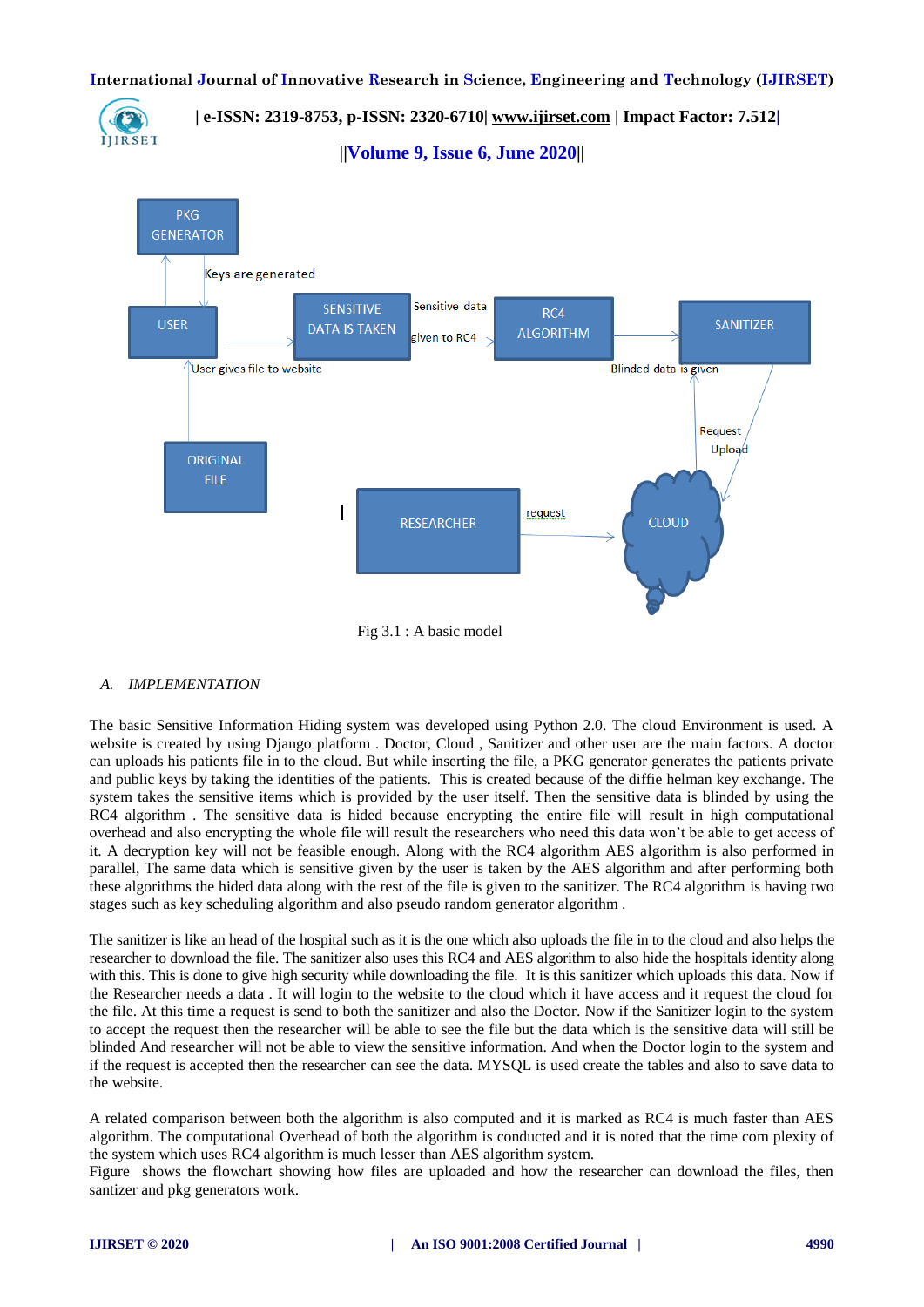

 **| e-ISSN: 2319-8753, p-ISSN: 2320-6710| [www.ijirset.com](http://www.ijirset.com/) | Impact Factor: 7.512|**

# **||Volume 9, Issue 6, June 2020||**

# IV.**EXPERIMENTAL RESULTS**

In this section, we compare the functionality comparison of our scheme and the scheme which uses the AES for blinding and the computation overhead comparisonbetween our scheme and the other one.

# 1. Functionality Comparison

We give the functionality comparison of our scheme with several related schemes [8, 9, 10]. Our scheme is the only scheme that can satisfy all of the followingproperties: data sharing and sensitive information hiding. Schemes [8, 9,10] all cannot support the sensitive information hiding.

2. Computational Overhead Comparison

The computational overhead in the user side is estimated. A comparative study between RC4 algorithm and AES algorithm is got as the result.The timeoverhead is calculated in millisecond. The computational time overhead of RC4 and AES from sending a message to the cloud, Downloading the file from the cloud and decrypting the file is included a variation of 2 sizes are considered here. And from the result it is able to see that the overhead of the RC4 algorithm is less than that of AES algorithm. In the figure the computational complexity of both Algorithms is given.

| <b>Schemes</b>         | Data Sharing and      | Sensitive Information | <b>Total Computational</b> |
|------------------------|-----------------------|-----------------------|----------------------------|
|                        | Sensitive Information | Hiding(Time)          | Complexity( in ms)         |
|                        | <b>Hiding</b>         |                       |                            |
| Proposed Scheme with   | <b>YES</b>            | 0.0041                | 0.055000ms                 |
| <b>RC4 as Blinding</b> |                       |                       |                            |
| Algorithm              |                       |                       |                            |
| Proposed Scheme with   | <b>YES</b>            | 0.0123                | 0.156000ms                 |
| <b>AES</b> as Blinding |                       |                       |                            |
| Algorithm              |                       |                       |                            |

# Table4.1 :Comparison of both Algorithms

# 3. Performance Analysis

The computation complexity of different entities in our scheme respectivelydepends on the total number n of data blocks, the number d1 of data blocks corresponding to the personal sensitive information and the number d2 of data blocks corresponding to the organizations sensitive information. private key generation and private key verification spend nearly the same time, which are nearly 0.031ms. The time of sensitive information sanitization respectively is 0.0041ms. So we can conclude that in these processes, the sensitive information sanitization spends the shortest time.

# **V. CONCLUSION**

In this paper, we proposed an identity-based data scheme for secure cloudstorage, which supports data sharing with sensitive information hiding. In our scheme, the file stored in the cloud can be shared and used by others on the condition that the sensitive information of the file is protected. The data is blinded using RC4 algorithm and given to the sanitizer and then the sanitizer encryptes the data again. And the blinded file is uploaded in to the cloud. The data can be downloadedfrom the cloud by another users request.The user will request the cloud. Then anotification will be given tothe sanitizer then the sanitizer will decrypt the blinded data of the organisation, the sensitive data will not be visible to the sanitizer. If only the user request the Doctor only the sensitive data will be displayed to the user. A comparison between the computational overheads of both RC4 algorithm and AES is considered. And the results it was able to find out that the Overhead of RC4 algorithm is less.